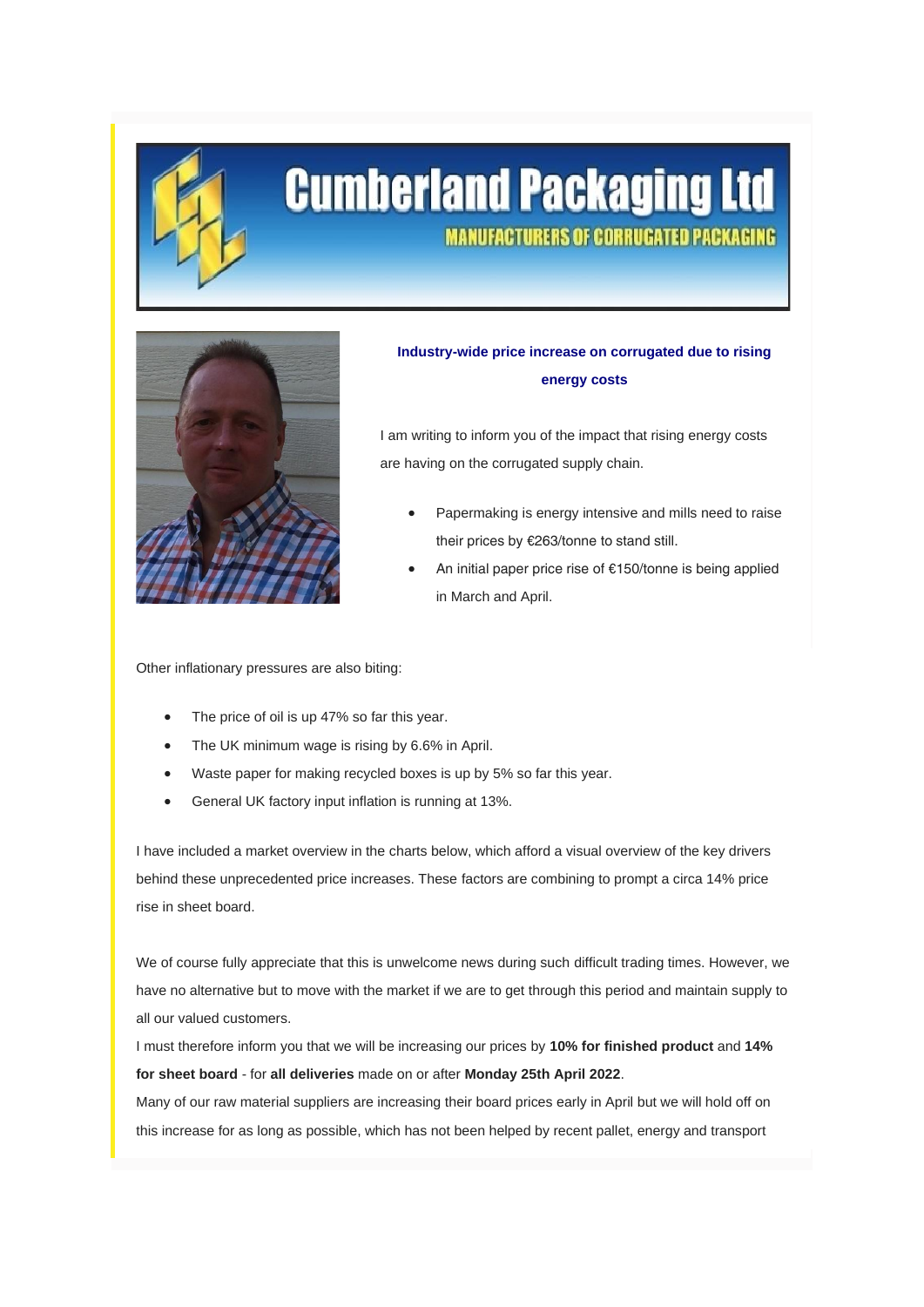### price rises.

As always, should you wish for us to look at any individual specifications to see if we can help mitigate some of this increase by means of a material change or increased quantities, for example, please feel free to contact your account manager to discuss possible options / alternatives.

#### *Examples of possible savings below:*

Change from Kraft to Testliner: -2.5% Change from white to brown outer paper: -3% Reduce paper weight from 150gsm to 125gsm: -3% Reduce paper weight from 200gsm to 150gsm: -3%

I thank you again for your continued support, loyalty and understanding during such tough times.

Yours faithfully,

**John Watson, Managing Director**

## Front Season - Summer 2022 Gas Prices - 21.03.22 490.00 440.00 390.00 340.00  $\begin{array}{l}\n\sum_{n=1}^{\infty} 190.00 \\
\sum_{n=1}^{\infty} 190.00\n\end{array}$ 240.00 190.00 140.00 90.00 40.00 01/06/2021 01/07/2021 01/08/2021 01/09/2021 01/10/2021 01/11/2021 01/12/2021 01/01/2022 01/02/2022 01/03/2022

### **UK Wholesale Gas Prices +600% since June 2021**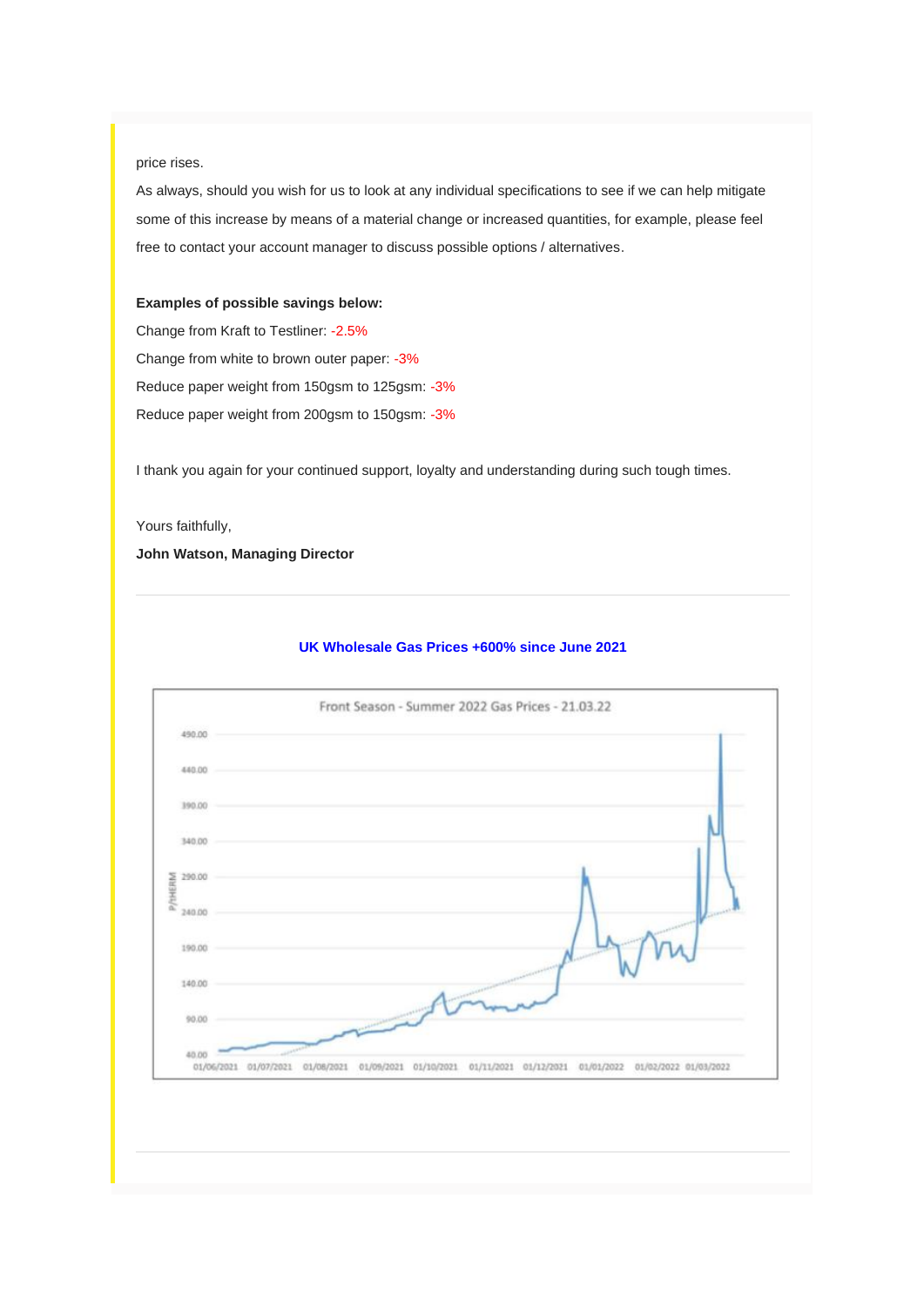



**Testliner 3 paper prices +17% since December 2021**



### **Oil prices +47% since December 2021**